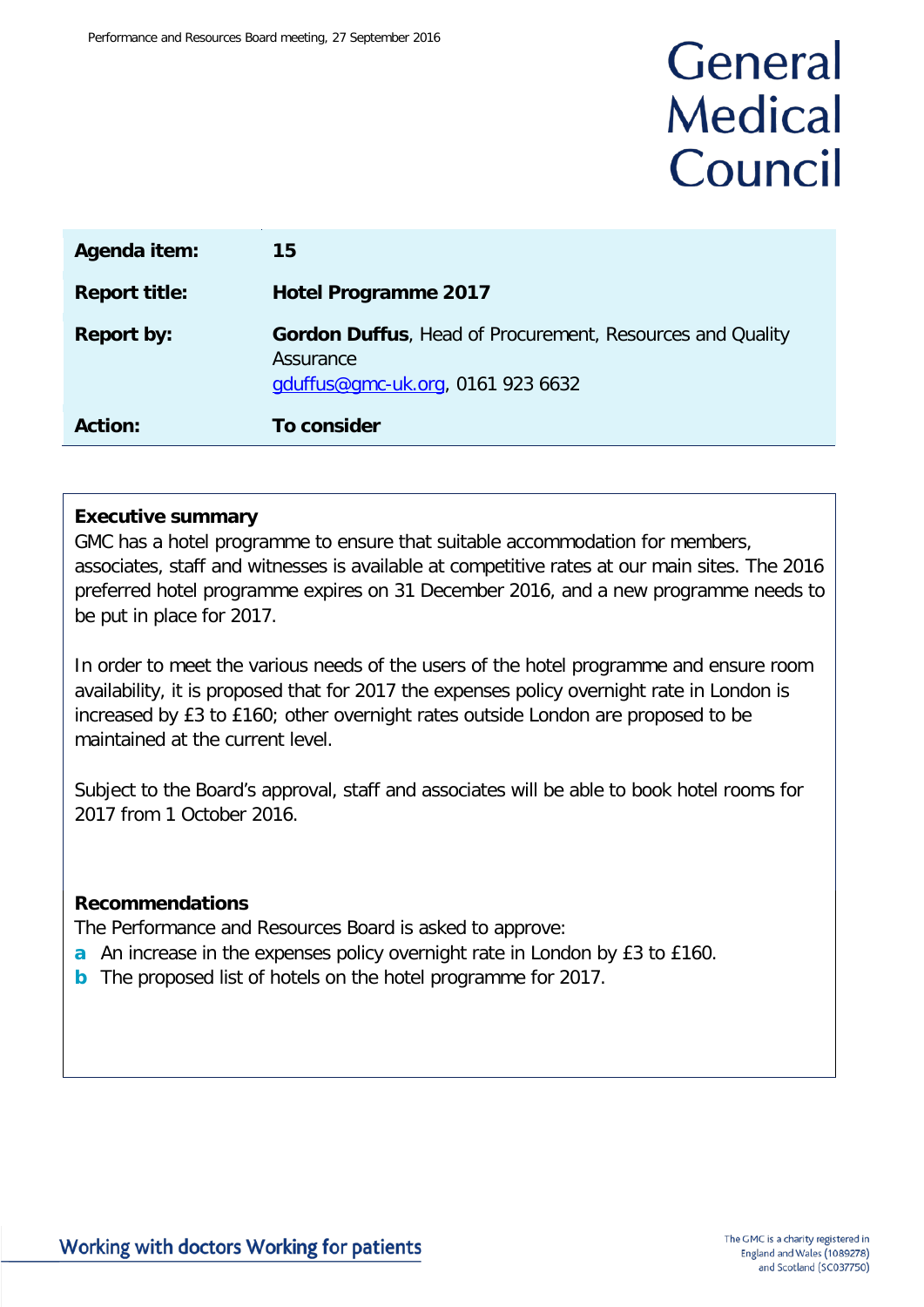## **GMC Hotel Programme 2017**

**1** The GMC preferred hotel programme is renegotiated annually to ensure that the availability of rooms meets our needs, at the best overall price, at a reasonable standard. We take into account quality, feedback from users (including associates), the availability of rooms at the GMC/MPTS rate, cancellation policy, hotel facilities, location, and price.

| The full list of hotels proposed to be on the hotel programme for 2017 is: |  |  |
|----------------------------------------------------------------------------|--|--|

| <b>Hotel</b>                             | Location   | <b>GMC B&amp;B Rate</b> |
|------------------------------------------|------------|-------------------------|
| Melia Whitehouse                         | London     | £160.00                 |
| Innside by Melia                         | Manchester | £100.00                 |
| The Midland Hotel                        | Manchester | £100.00                 |
| Doubletree by Hilton                     | Manchester | £98.00                  |
| Holiday Inn Manchester City Centre       | Manchester | £98.00                  |
| The Palace Hotel                         | Manchester | £95.00                  |
| Renaissance                              | Manchester | £95.00                  |
| Novotel                                  | Manchester | £89.00                  |
| Mercure Manchester Piccadilly            | Manchester | £87.00                  |
| Atrium service apartments (breakfast not | Manchester | £83.00                  |
| included)                                |            |                         |

## Existing hotel programme

- **3** In 2016 our forecast expenditure on hotels is £1.3 million.
- **4** In 2016 the GMC required around 11,500 room nights in Manchester, 1,000 in London, and 300 across other UK locations. We anticipate that demand will be similar in 2017.
- **5** We recently carried out an online survey of associates and staff who regularly use hotels. 78% of the respondents were content with the hotels offered on the 2016 programme. The survey highlights that different travellers have very different preferences related to their accommodation and therefore a mix of hotels is required e.g. size of room, proximity to office, on-site facilities.
- **6** The existing GMC expenses policy sets the rate cap (for bed and breakfast) at £157 for London; £100 for Manchester; and £130 for other locations. The rate caps for hotels are reviewed annually and were last increased in London for the 2016 hotel programme, and in Manchester during 2009. In both London and Manchester, our Travel Management Company has confirmed that the GMC currently obtains some of the most competitive rates available in the hotels it uses.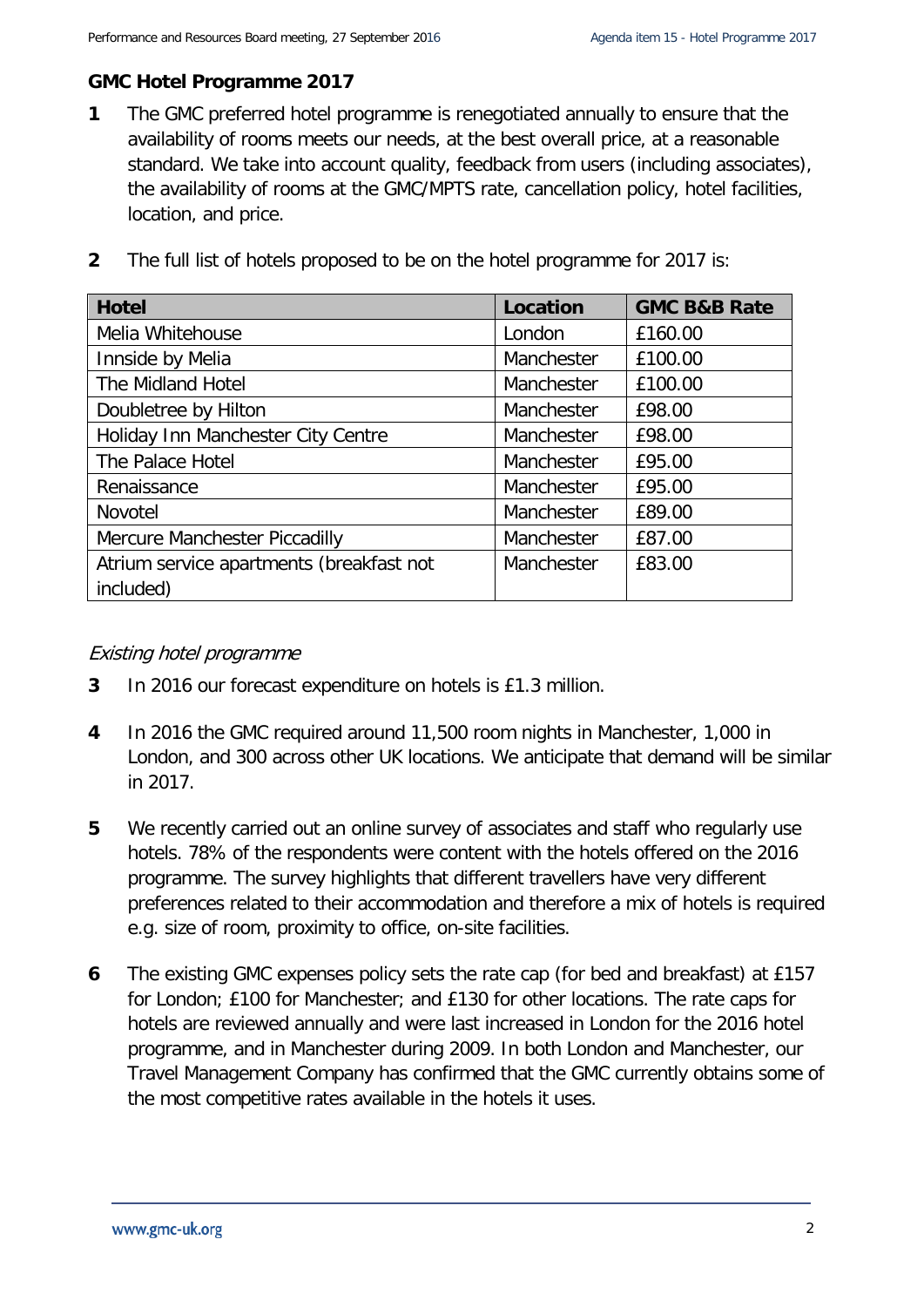## 2017 Hotel Programme

- **7** We have recently completed a review of four and five star hotels in the centre of Manchester and within a close proximity of the London office, to generate a suitable hotel programme for 2017. The programme does not extend beyond Manchester and London, due to insufficient demand in other locations to allow for negotiated rates lower than the best available commercial rate.
- **8** The hotel programme for 2017 will be subject to the following:
	- **a** Manchester:
		- **i** The £100 rate cap for Manchester will be maintained. All of the hotels on our 2016 programme, and a number of other high standard hotels, were willing to commit to the cap.
		- **ii** The general trend in Manchester hotels has been to reduce the room allocations available to corporate programmes, thus in selecting the final programme we have attempted to maximise our available allocation of rooms.
		- **iii** NEW HOTELS
			- **As agreed last year, following a change of ownership and a £40million** refurbishment of The Palace Hotel, the hotel is due to be reintroduced into the 2016 programme shortly and this will continue in 2017.
			- **The newly built Holiday Inn Manchester which opened in April 2016 has** also been included in the new programme.
		- **iv** HOTELS REMOVED FROM THE PROGRAMME
			- **The McDonald Manchester hotel proved unpopular with both staff and** associates, so has been removed.
			- **The Townhouse Hotel was previously used as our primary hotel for** witnesses, however the hotel has changed hands and the new owners were unable to provide GMC with any guarantee of availability of rooms, which means that it would be unsuitable for this purpose. In 2017 the Novotel hotel will operate as our primary hotel for witness stays, and has been able to offer room allocation.
		- **v** We have an ongoing need for serviced apartments in Manchester. The Atrium serviced apartments meet this need, and the rate allows the ordering of breakfast within the expenses policy parameters.
	- **b** London: